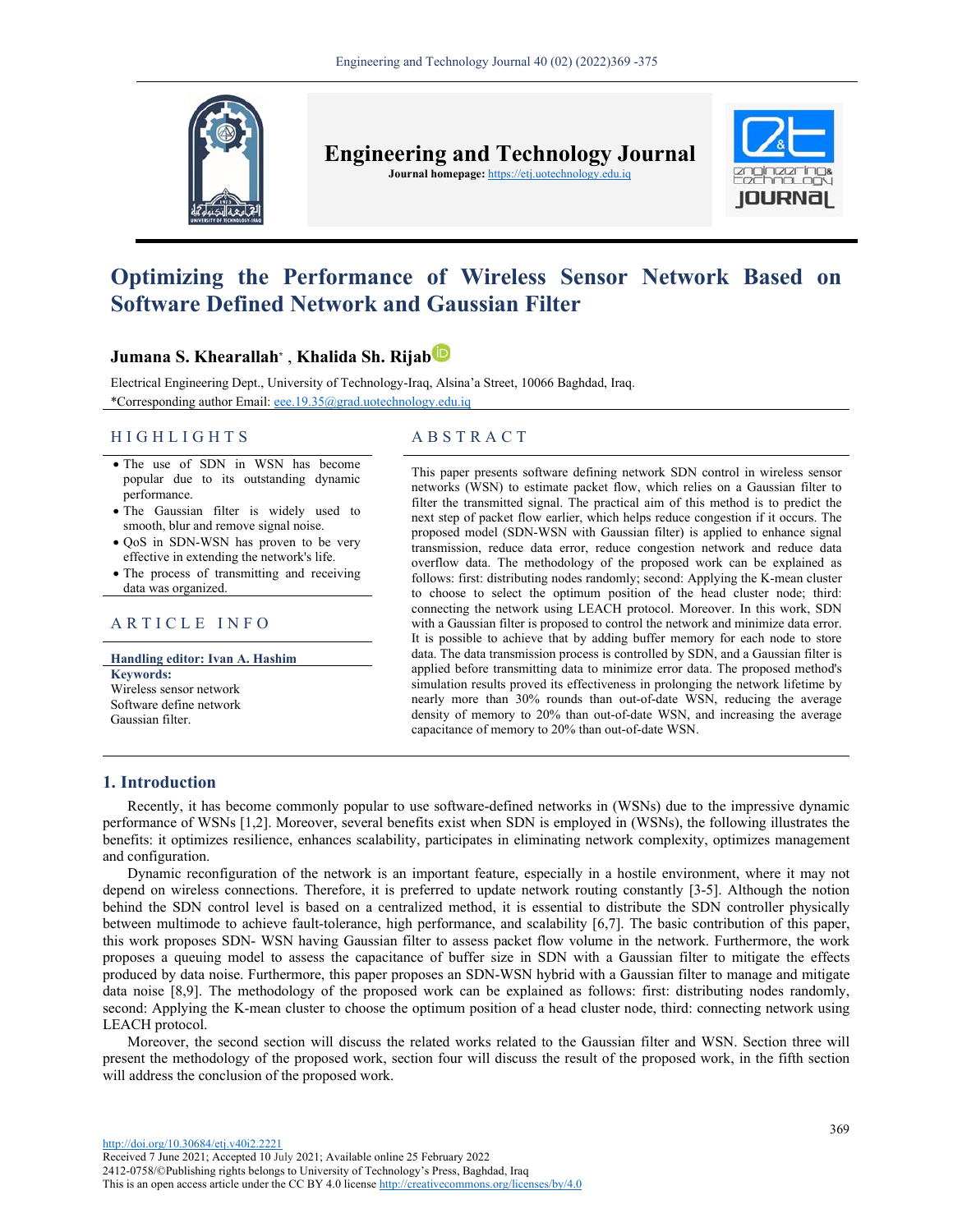# **2. Related Work and Background**

# **2.1 Related work**

Several researchers related to optimizing the performance of WSN have been presented by researchers who majored in the field of WSN. This paper has addressed some of them introduces, as some of the researchers introduced a novel strategy to handle controller placement problem (CPP), which can solve link failure that may occur, latency, and transparency relevant to a wireless South Bound Interface (SBi) [10]. Some researchers introduce the problem related to SDN-CPP as delay and the number of controls forwarding paths between the switches and controllers and each condition related to link failure and formulates that as a multi-criteria optimization problem (MCO). The simulation results show that the proposed algorithm is effective in most cases of link failure; the proposed strategy can guarantee the delay and reliability of the control layer [11].

Some researchers presented Multi-controller Based Software-Defined Networking to minimize the average time when responding to an event of the switches. A genetic algorithm is optimized to solve the relevant problem, Supposing every controller prone to an M/M/1 queuing system[12]. Some researchers propose Garter Snake Optimization Capacitated Controller Placement Problem (GSOCCPP) and moderate breeding states to solve CPP. This succeeded in minimizing the amount of time required by the task to complete its execution compared with the analyzed algorithms [13]. Some researchers proposed (Cuckoo-PC) algorithm, which aims to find the global best solution through the imitation of the brood parasite of Cuckoo birds. To assess the performance of the algorithm it was making a comparison with other methods. It is proven that Network's performance can reduce the average distance between controller sensors and up to 9% and 13%, individually [14].

#### **2.2 Wireless sensor network (WSN) Basics**

This paper briefly introduces the main concepts of WSN, including network structure, standards, research challenges, and application cases. Each sensor node in WSN has a sensing region capable of sensing objects and events that are close adequately to be detected. Additionally, each node is interconnecting through a wireless interface with other nodes in that node's communication range [15-18]. Wireless sensor networks (WSN) are used in many applications such as telemedicine, automotive, environmental, domotics, or military [19]. Table 1 illustrates some of the commonly used systems or technologies developed for critical applications.

### **2.3 Overview Software-defined networking (SDN)**

Software-defined networking is a new network structural design that can beat present structural design defects [20]. It works to separate the data plane (DP) and control plane (CP) of the network, meaning that the controller can configure forwarding elements (FEs) by the use of accurate forwarding processes to data packets of dissimilar flows. The controller attains ample information for performing the mission. That is why the control protocols, which are distributed, would not be required among (FEs). Moreover, the controller might be interacting with applications to enhance the network [21, 22]. Table 2 gives these arguments in terms of comparisons.

| Application     | Condition                              | <b>Parameters</b>        | <b>Technologies</b>   |
|-----------------|----------------------------------------|--------------------------|-----------------------|
| Agriculture     | Planting: Soil preparations            | Soil: pH, Nutrients,     | AgroSense,            |
|                 | Animals: Moving patterns and behavior. | Humidity, etc.           | AgriServe, etc.       |
|                 |                                        | Position, Animal         | ZebraNet, WiSense     |
|                 |                                        | Tracking, etc.           |                       |
| Military        | Surveillance [Safety and Security]     | Infrared, Motion, etc.   | Ultra-Stable Tripods, |
|                 |                                        |                          | Radar, EcoKit, etc.   |
| Health          | Operative or intensive Care            | Heartbeat, Pulse, Rate,  | iMONNIT, Vifisense,   |
|                 |                                        | BP, Temperature, etc.    | Autonomous Systems,   |
|                 |                                        |                          | and Biomechatronics   |
| Infrastructure  | Surveillance, Control and Prediction,  | Temperature, Motion,     | Camera Systems,       |
|                 | Measurements, Maintenance              | Infrared, Vibration,     | SensoNode.            |
|                 |                                        | Strain, Stress, Air-Flow | <b>VIBCODE</b>        |
|                 |                                        |                          | Transducer, etc.      |
| Transportation, | Asset tracking, Presence               | Radio Frequency,         | Trackers, RFle, Smart |
| Automotive      |                                        | Accelerometer, etc.      | Logistics, etc.       |
| Water Quality   | Observation and Control                | pH, Iron, Nutrients,     | Libelium Smart        |
|                 |                                        | Color, etc.              | Water, etc.           |
|                 |                                        |                          |                       |

**Table 1:** Common WSN applications and their technology systems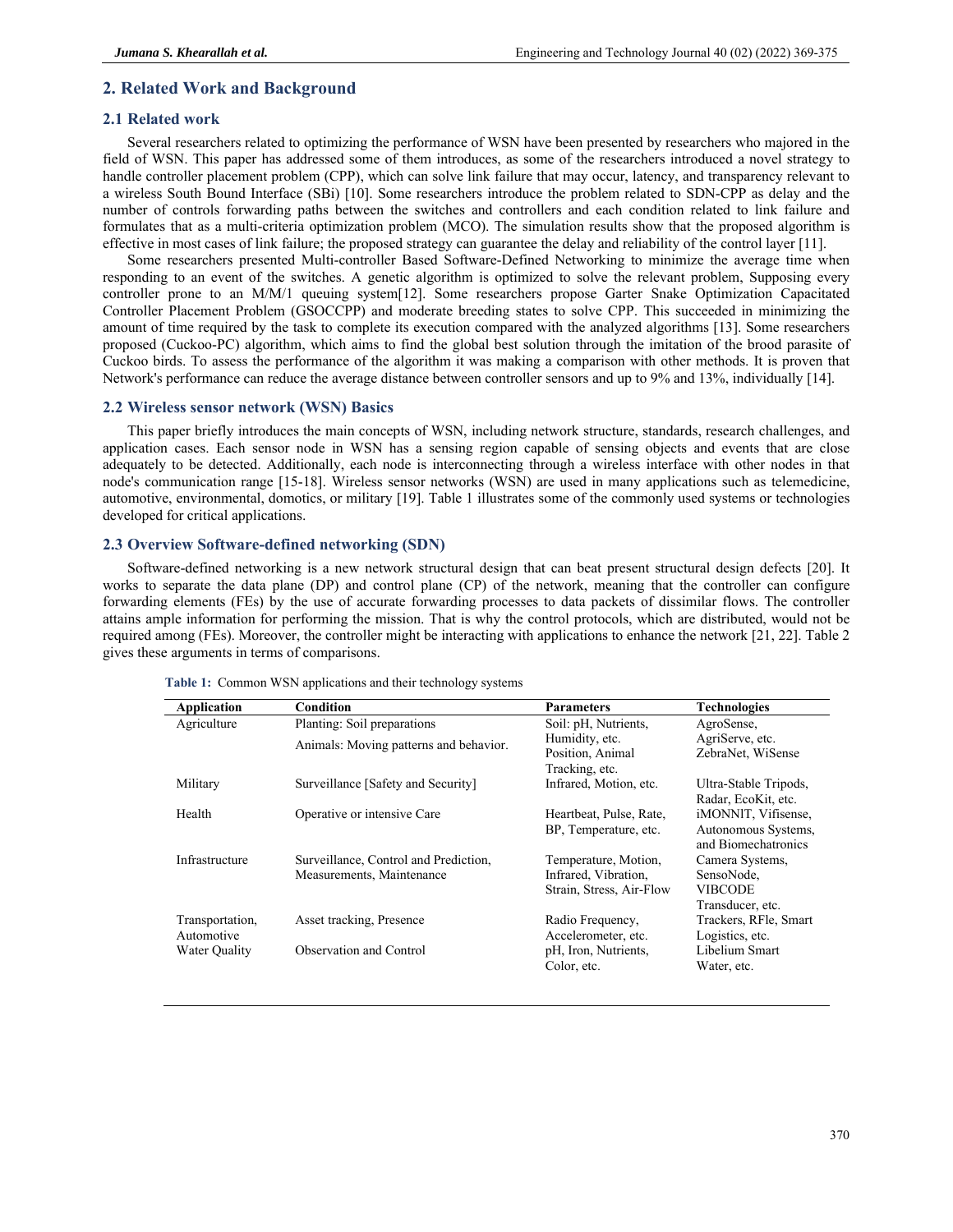**Table 2:** Comparison between an SDN network and a traditional network

| <b>Potential</b> | <b>SDN</b>                                               | <b>Traditional (Nonsfl) Network</b>                                |
|------------------|----------------------------------------------------------|--------------------------------------------------------------------|
| Operate          | Separation of the control and data forwarding            | Hard-structured and logically coupled                              |
| <b>Features</b>  | planes. Easily controlled and deployed                   | operations. Very complex control                                   |
| Implementation   | Fast and easily implemented. Adapt to the need of        | The time involved to implement. Operate in                         |
|                  | the application environment.                             | dedicated environments.                                            |
| Stability        | Currently unstable with few technological<br>supports.   | Stable with great network support.                                 |
| Architecture     | A software-oriented with customizable resource           | Hard-structured and operated on dedicated                          |
|                  | features. Centralized network intelligence.              | and proprietary devices.                                           |
| Configuration    | Configuration can be largely done remotely.              | Network devices need to be configured                              |
|                  | Software monitoring and operation are done<br>centrally. | directly and individually.                                         |
| Management       | Easily managed using Alp's- Can be easily                | Difficult to manage as network devices are.                        |
|                  | modified depending on the network demand.                | solely proprietary and hard to access                              |
| Maintenance      | It can be easily maintained as new services, or          | Difficult to maintain as the whole network                         |
|                  | network upgrades can be done easily without              | might be affected by a small change in the                         |
|                  | affecting the whole network.                             | network.                                                           |
| Error Checking   | Easy to check network errors as software modules         | Error checking is extremely time-                                  |
|                  | are dedicated to doing this. Therefore, errors can       | consuming and difficult to isolate as                              |
|                  | be quickly isolated easily from the network.             | operators have to the whole check network<br>even for small errors |
| Novelty          | Network innovation becomes easy as new                   | A simple change will require a serious                             |
|                  | network features could be attached to the existing       | study and understanding of the whole                               |
|                  | infrastructure. It does not need to revisit the whole    | network structural design. Therefore,                              |
|                  | network processing.                                      | innovation is possible but difficult to                            |
|                  |                                                          | implement.                                                         |

# **2.4 Gaussian filter**

Gaussian filter is included in filter with linear type, which uses Gaussian function to determine the weight value of each group. Gaussian filter is commonly utilized to smooth, blur and eliminate noise in the signal. The filter's mechanism is to move the filter mask center from one point to another. In each pixel  $(x, y)$ , the filter's result at that point is the multiplication sum of the filters' coefficients and the corresponding neighboring filter mask range. In contrast, it is defined as a process to get values depending upon their values, adjacent pixels, and kernel matrices, as represented in equation 1.

$$
G(x) = \frac{1}{\sqrt{2\pi\sigma}} \exp\left(\frac{-x^2}{2\sigma^2}\right) \tag{1}
$$

Where  $\sigma$  represents the distribution's standard deviation when the value of  $\sigma$  is larger n the Gaussian distribution curve is wider and the peak drops [23-27].

## **3. The Proposed Model: Architecture and Specifications**

In this system, controllers have been suggested in the SDN platform. Those controllers are capable of computing the physical area's data flow. The SDN controllers can choose CH and cluster members CMs in the sensing zone. It is proven in the results relevant to service quality. The proposed model can compute theda rate of data flowing and coordinate the buffer capacitance with a set of active sensor nodes in the network to prevent buffer overflow. The proposed system is composed of 3 layers.

- The first layer is composed of dissimilar kinds of WSN devices.
- The second layer is composed of several edge servers deployed in WSN devices and SDN controllers.
- The third layer is the cloud DC, which is supposed to have huge resources.

 SDN employs WSN to verify WSN nodes activation in real-time for fulfilling application requirements. It is possible to consider the controller as the SDN control layer's brain, able to manage spike SDN 's data flowing. This work proposes an SDN controller with a Gaussian filter for managing the WSN and enhancing data.

Figure 1 illustrates the queuing model, where the error (t) represents variation between desired buffer size and the actual buffer size. The controller, which is proposed, plays an essential role in the process of approximation to a proper magnitude of the packet flow to the successive round, with SDN offline training for determining the buffer size capacitance. The total waiting time of packets in the queue represents the sum of the back and back delays in the links and the queue delay processed in the cloud. This work uses SDN for choosing the ideal Forwarding Cluster Head FCH OpenFlow to transfer traffic. Nevertheless, it is possible to run IoT & Remote Patient Monitoring platforms depending upon an SDN control. However, its outputs are Boolean values. Therefore, logic 1 can be described as FCH, and logic represents cluster members as illustrated in Algorithm (1) and Figure 2.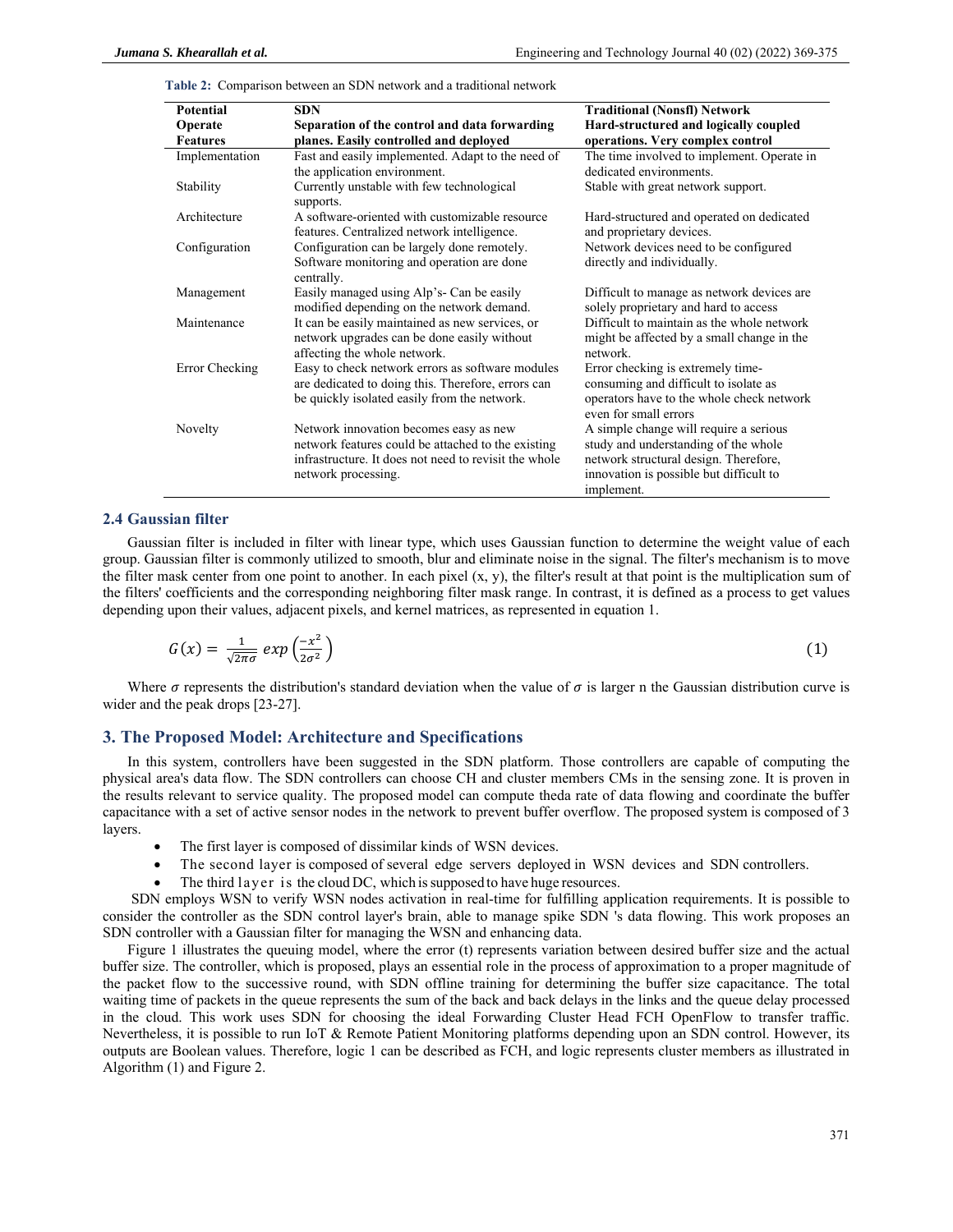

Figure 2: The Block diagram of the proposed work

# **4. Simulating Results**

This paper proposes an intelligent SDN control with a Gaussian filter using MATLAB® R2020a for the simulation. Scenarios are considered with N randomly placed sensors in the sensing area of square shape and with a transmitting range to every sensor unmoved at twenty–five-meter. Moreover, the number of sensors is varied, ranging from (80 to 120) for controlling the network density. Figure 3 shows the process of implementation of the zone. The sensing nodes generate traffic at the start of every scheduling period. In other words, sensor (s) conducts low-flow to high-flow. After that, the flow will be directed to Forwarding Cluster Head. The controller of SDN minimizes the volume of congestion. It is possible to classify Forwarding Cluster Heads as congestion. When this ratio exceeds the level of threshold, where the Buffer size of CH equals 250 packets, the Buffer size of each node equals 50 packets. Initial energy E equals 0.5 J. Random distribution can be carried out by generating randomly selected 100 point graphs ( $100 \times 100$ ) and distributing them on BSs at (50,50), as illustrated in Figure 3. When nodes are distributed, the K-mean cluster is applied to choose the optimum position of FCH, which will get all the nodes (100) to enter into k- mean cluster and cluster it into four groups, where each group belongs to the subset of nodes. The center point represents an HC position. When nodes are distributed, the node and the CH are determined, then the CH is connected with the node, the model is the LEACH protocol as illustrated in Figure 3. This figure shows the effect on the k mean to determine HC, where there are the 4HCs, are in position (67,19 ),(20,19),(15,68), (72,75) in order The Intelligent the SDN controller to WSN, When WSN model is prepared. The Intelligent SDN is applied, Simulation was run with the parameters the area is 100×100. There are 100 sensors with 4 HCs, and the CH Buffer size equals (250 packets), Each node's Buffer size equals 50 packets, and initial energy E equals 0.5 J.

More importantly, there are five assumptions implemented to the network, as follows:

- The whole immobile sensing nodes create a stationary flow per unit of time.
- Two activities exist in sensing. The 1<sup>st</sup> activity creates traffic flow, and the 2nd activity is forwarding the traffic Forwarding Cluster Head.
- Connecting between Forwarding Cluster Head, cloud, member nodes encompass single-hop wireless links having OpenFlow software-defined network switch.
- Sensing nodes can authenticate their mode based upon density and CH buffering capacity
- Flow quantity that sensing nodes transmit has to be proportionate with the capacity of the network channel.

This work applies the Gaussian filter with SDN to organize the data transmitting and receiving among nodes and CH, or CH and router to minimize the overflowing and memory usage, prolong the timelife of sensors in network raise the WSN effectiveness as explained in Figure 4.

Figure 4 shows that conducted two scenarios can be conducted. The first one: applying a Gaussian filter in a Wireless sensor network. The second one is applying WSN using a Gaussian filter. It was observed that the Gaussian filter reduces the data error by roughly 5% compared with the out-of-date method. Then, comparing WSN without using SDN, WSN with SDN from memory capacity, memory density, and node energy, as illustrated in Figure 5. From Figure 5 above, we noticed that QoS of SDN-WSN network proved its effectiveness regarding prolonging the network lifetime nearly more than 30% rounds than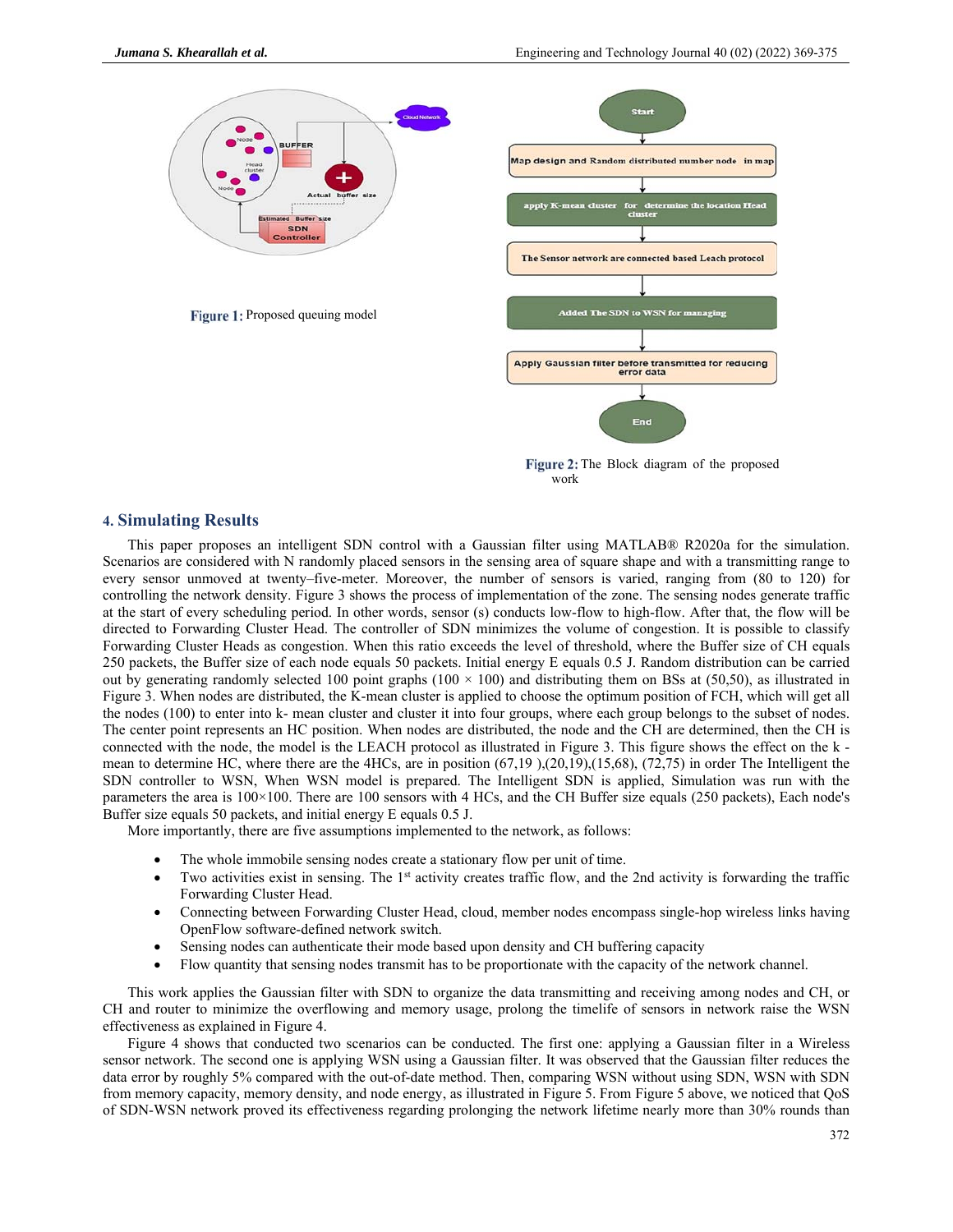out-of-date WSN, reducing the average density of memory to 20% than out-of-date WSN, and increasing the average capacitance of memory to 20% than out-of-date WSN. Table 3 summarizes the benefits of SD-WSN over traditional WSN technologies. Firstly, in a traditional WSN, the sensor nodes can have many different structures, including normal nodes, routers, and coordinators for node function types. Additionally, the node application types are the same as the function types. On the contrary, in SD-WSN, there is only a small difference between the node structures.



Figure 3: Show the connection of node and CH based on Leach protocol



Figure 4: The compute the data error in the dissimilar scenario (a) the scenario Gaussian filter in WSN (b) the scenario without Gaussian filter in WSN



Figure 5: The QoS the SDN-WSN and WSN form Energy, Memory of node, density

**Table 3:** Pros and cons of current WSN technologies and SDN-WSN

| <b>Traditional WSN</b>                  | <b>SDN-WSN</b>                                                                             |
|-----------------------------------------|--------------------------------------------------------------------------------------------|
| Con: broadcasting messages periodically | Pro: service response and more flexible                                                    |
| Con: the variety of node structures     | Pro: difference of node structures is quite small, and network<br>structure is smaller     |
| Con: data transfer from all directions  | Pro: finding the path according to the direction of nodes and more<br>adaptive for the IoT |
| Pro: Do not need a controller           | Con: Need a controller                                                                     |

# **5. Conclusion**

The paper proposed the SDN-WSN model that offers controllers in the SDN queue to estimate the sensor zone of the packet flow. Moreover, one of the controllers is working proactively in a Gaussian filter with SDN to assess sensor packet flow. Simulation results showed that the QoS was optimized in a Gaussian filter with SDN-WSN. The Kmean cluster was proficiently capable of choosing the cluster head and its members in the sensing zone, as illustrated in the results related to Quality of service. This model can estimate the packet flowing rate. That will contribute to coordinating the buffer capacitance available with a set of active sensing nodes in the network to stop buffer overrunning. We noticed that the QoS of the SDN-WSN network proved its effectiveness in prolonging the network lifetime by about 30% rounds than out-of-date WSN, reducing the average density of memory to 20% than out-of-date WSN, and increasing the average capacitance of memory to 20% than out-of-date WSN.

#### **Author contribution**

All authors contributed equally to this work.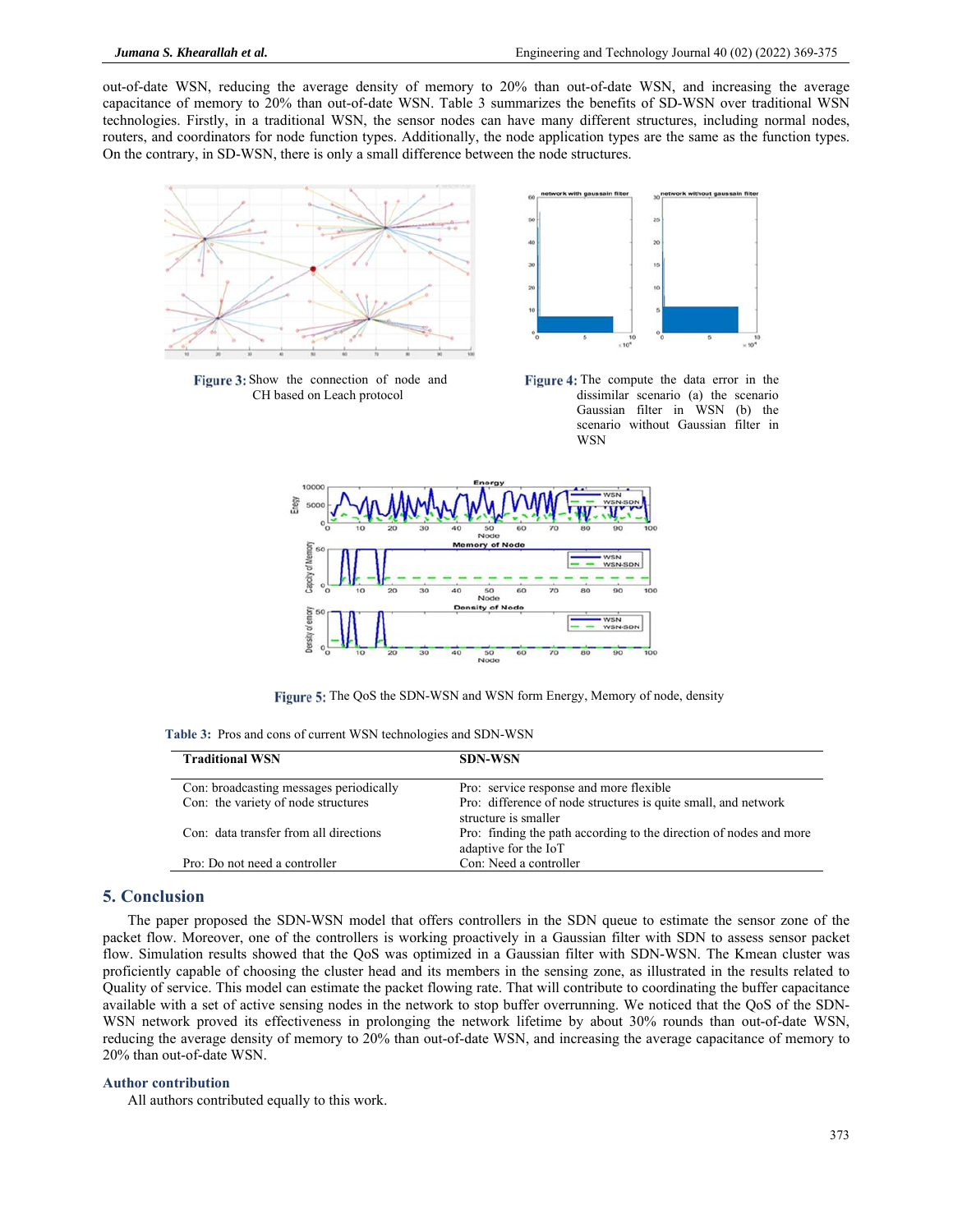#### **Funding**

This research received no specific grant from any funding agency in the public, commercial, or not-for-profit sectors. **Data availability statement** 

The data that support the findings of this study are available on request from the corresponding author.

#### **Conflicts of interest**

The authors declare that there is no conflict of interest.

# **References**

- **[1]** M. A. Khalil, Wireless Sensor Networks Optimisation Using Software Defined Networking Concept in Cloud Based Endto-end Application. University of Leicester, 2020.
- **[2]** M. A. Hassan, Q.-T. Vien, and M. Aiash, Software defined networking for wireless sensor networks: a survey, Adv. Wirel. Commun. Networks, 3 (2017) 10–22.
- **[3]** R. Abrishambaf and M. Bal, A study on the optimal base station placement for connected smart factories, in IECON 2019- 45th Annual Conference of the IEEE Industrial Electronics Society, 1 (2019) 5527–5531.
- **[4]** A. Kumar, H. Shwe, K. Wong, and P. Chong, Location-based routing protocols for wireless sensor networks: a survey. Wireless Sens. Netw. 9 (2017) 25–72.
- **[5]** Z. Niu, X. S. Shen, Q. Zhang, and Y. Tang, Space-air-ground integrated vehicular network for connected and automated vehicles: Challenges and solutions, Intell. Converg. Networks, 1 (2020) 142–169.
- **[6]** S. H. Mohamed, T. E. H. El-Gorashi, and J. M. H. Elmirghani, A survey of big data machine learning applications optimization in cloud data centers and networks, arXiv Prepr. arXiv1910.00731 (2019).
- **[7]** A. Stamou, N. Dimitriou, K. Kontovasilis, and S. Papavassiliou, Autonomic handover management for heterogeneous networks in a future internet context: A survey, IEEE Commun. Surv. Tutorials, 21 (2019) 3274–3297.
- **[8]** A. Padhy, S. Joshi, S. Bitragunta, V. Chamola, and B. Sikdar, A survey of energy and spectrum harvesting technologies and protocols for next generation wireless networks, IEEE Access, (2020).
- **[9]** P. Tedeschi, S. Sciancalepore, and R. Di Pietro, Security in energy harvesting networks: a survey of current solutions and research challenges, IEEE Commun. Surv. Tutorials, 22 (2020) 2658–2693.
- **[10]** A. Dvir, Y. Haddad, and A. Zilberman, The controller placement problem for wireless SDN, Wirel. Networks, 25 (2019) 4963–4978.
- **[11]** Z. Fan, J. Yao, X. Yang, Z. Wang, and X. Wan, A multi-controller placement strategy based on delay and reliability optimization in SDN, in 2019 28th Wireless and Optical Communications Conference (WOCC), (2019) 1–5.
- **[12]** B. Han, X. Yang, and X. Wang, Dynamic controller-switch mapping assignment with genetic algorithm for multicontroller SDN, in 2019 IEEE Intl Conf on Dependable, Autonomic and Secure Computing, Intl Conf on Pervasive Intelligence and Computing, Intl Conf on Cloud and Big Data Computing, Intl Conf on Cyber Science and Technology Congress (DASC/PiCom/CBDCom/CyberSciTech), (2019) 980–986.
- **[13]** S. Torkamani-Azar and M. Jahanshahi, A new GSO based method for SDN controller placement, Comput. Commun., 163 (2020) 91–108.
- **[14]** S. Tahmasebi, M. Safi, S. Zolfi, M. R. Maghsoudi, H. R. Faragardi, and H. Fotouhi, Cuckoo-PC: an evolutionary synchronization-aware placement of SDN controllers for optimizing the network performance in WSNs, Sensors, 20 (2020) 3231.
- **[15]** A. Sharma, P. K. Singh, A. Sharma, and R. Kumar, An efficient architecture for the accurate detection and monitoring of an event through the sky, Comput. Commun., 148 (2019)115–128.
- **[16]** M. F. Mosleh and D. S. H. Talib, Hardware Implementation of Wireless Sensor Network Using Arduino and Zigbee Protocol, Eng. Technol. J., 34 (2016) 816-829.
- **[17]** D. Ramotsoela, A. Abu-Mahfouz, and G. Hancke, A survey of anomaly detection in industrial wireless sensor networks with critical water system infrastructure as a case study, Sensors, 18 (2018) 2491.
- **[18]** R. Priyadarshi, B. Gupta, and A. Anurag, Deployment techniques in wireless sensor networks: a survey, classification, challenges, and future research issues, J. Supercomput., 76 (2020) 7333–7373.
- **[19]** K. S. Rijab and S. M. Sadiq, Implementing a reconfigurable Internet of Things Nodes using non-IP network based on Wireless Sensor Network, Diyala J. Eng. Sci., 12 (2019) 60–66.
- **[20]** B. N. Yuvaraju and M. Narender, To Defeat DDoS Attacks in Cloud Computing Environment Using Software Defined Networking (SDN), in Computer Science On-line Conference, (2020) 73–93.